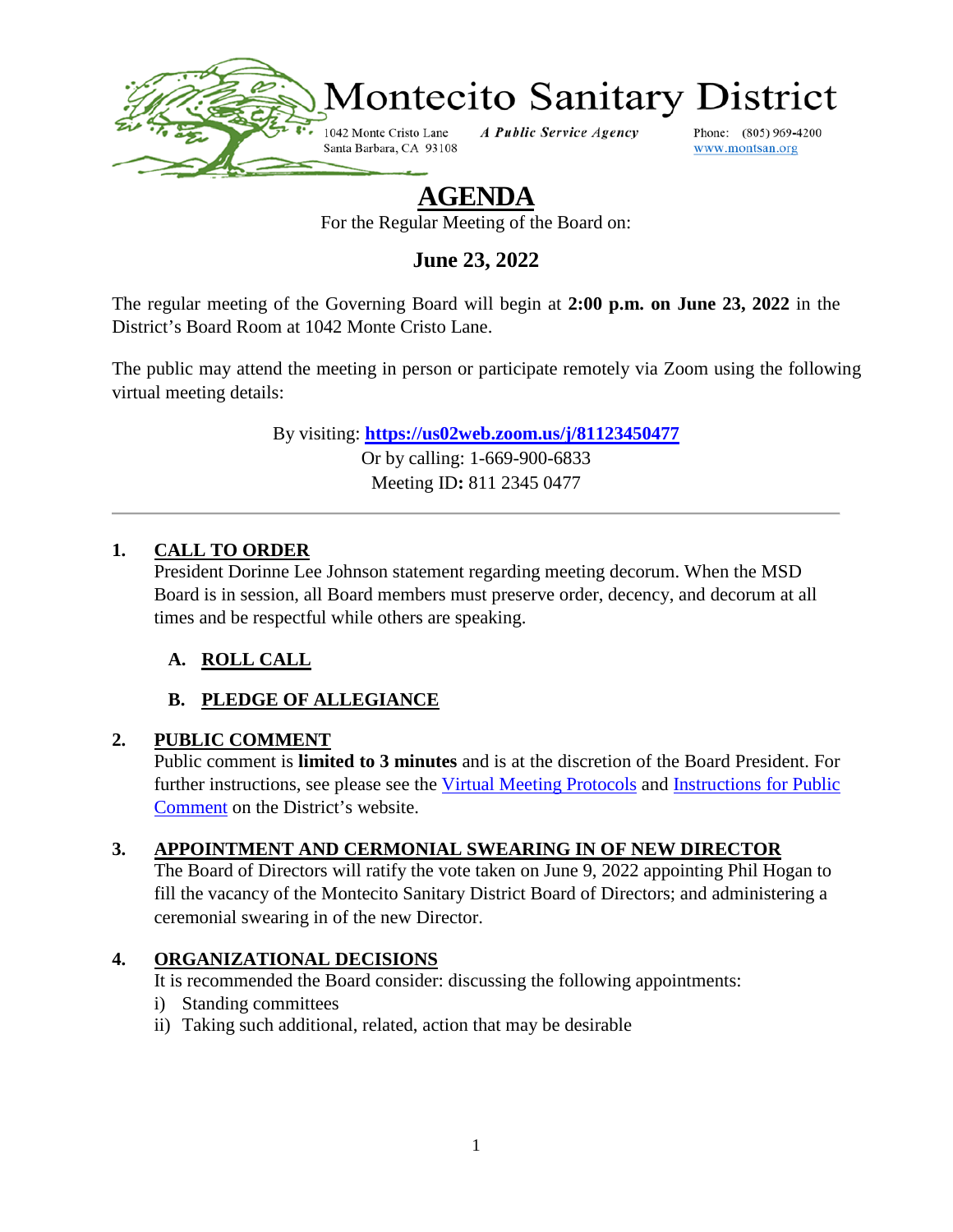### **5. APPROVAL OF PAYABLES**

It is recommended that the Board consider approving the payables from May 1, 2022 through May 31, 2022.

#### **6. COMMITTEE REPORTS**

It is recommended that the Board receive and file a report provided by the following committee(s):

i) Finance Committee (Eversoll & Johnson) related to their Meeting of Wednesday June 15, 2022.

#### **7. OLD BUSINESS**

#### **A. FISCAL YEAR 2022-23 BUDGET**

It is recommended that the Board consider:

- i) Discussing and adopting the Fiscal Year 2022-23 Proposed Budget; and
- ii) Taking such additional, related action that may be desirable.

#### **8. NEW BUSINESS**

#### **A. RESOLUTION 2022-949 – SETTING THE DATE, TIME, AND PLACE FOR THE ANNUAL SEWER SERVICE CHARGE HEARING**

It is recommended that the Board consider:

- i) Adopting Resolution 2022-949 setting a date, time, and place for a the annual sewer service charge hearing to continue collecting the District's sewer service charges by means of the County Tax Roll; and
- ii) Taking such additional, related action that may be desirable.

#### **B. RESOLUTION 2022-951 REMOTE MEETINGS ADOPTION**

It is recommended that the Board consider:

- i) Adopting Resolution 2022-951 in accordance with California Assembly Bill 361 enabling the District to continue to hold remote public meetings; and
- ii) Taking such additional, related action that may be desirable.

#### **9. DISTRICT OPERATIONS AND MAINTENANCE**

#### **A. INFORMATION ITEMS**

General Manager Brad Rahrer P.E., will provide informational, nonactionable updates regarding matters before the District.

#### **B. AGREEMENTS TO BE SIGNED**

- iii) Pump Variance Agreement, 260 Oak Road
- iv) Termination Agreement, 615 Hot Springs Road
- v) Termination Agreement, 1970 San Leandro Lane
- vi) Sewer Service Agreement for new Gym & Pool Cabana, 985 Hot Springs Road
- vii)Grant of Easement, 525 Hot Springs Road